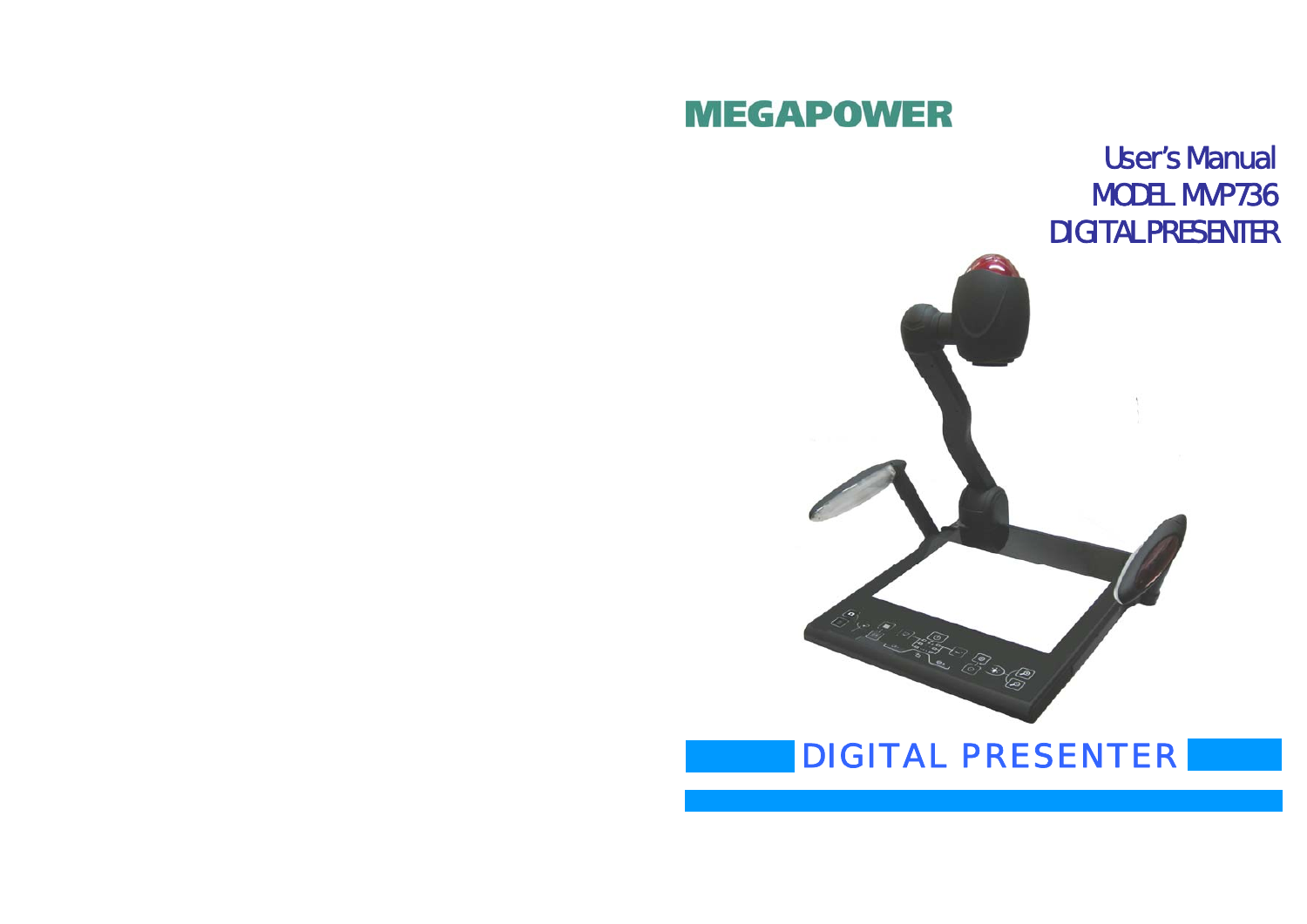# TABLE OF CONTENTS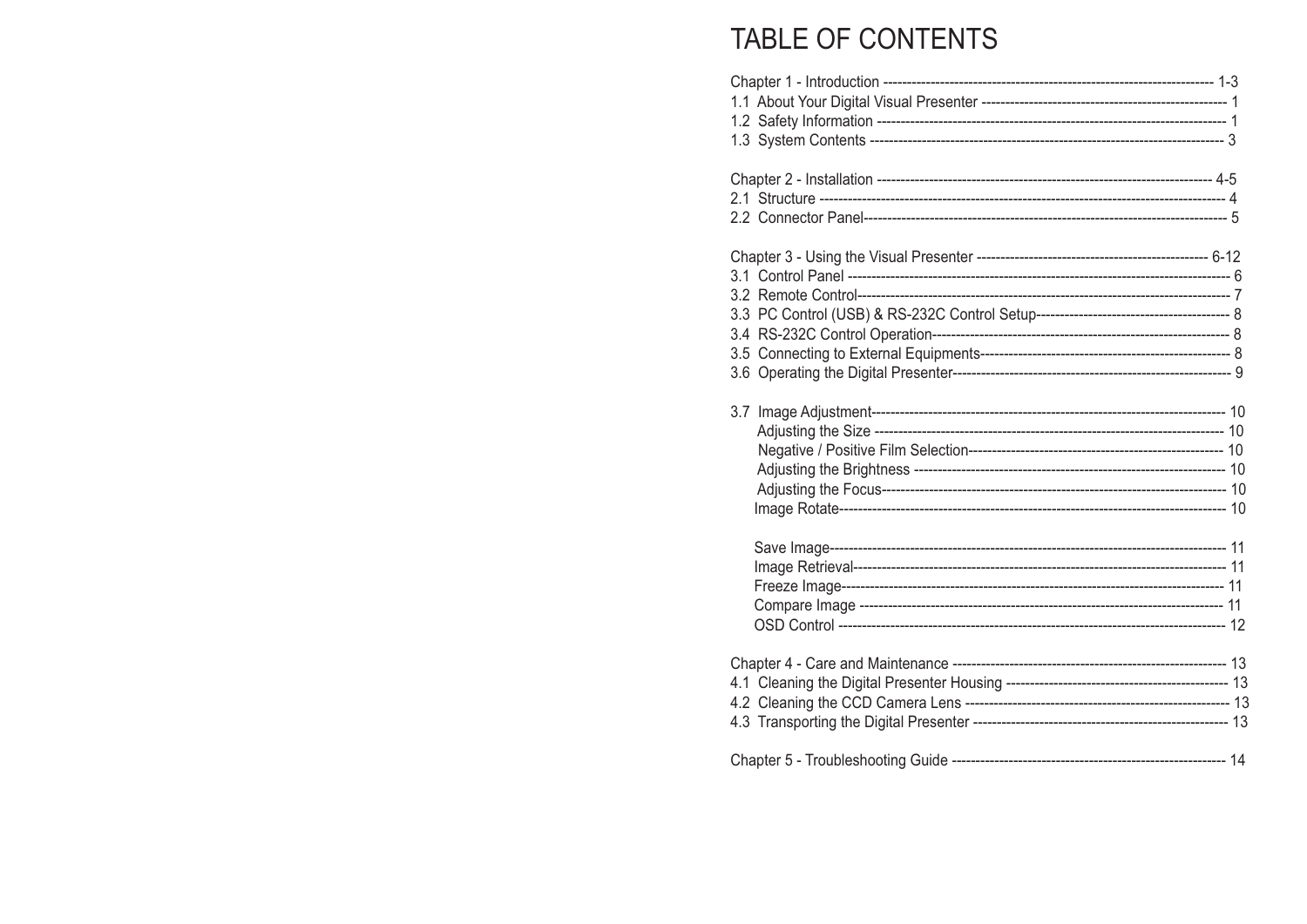# **Chapter 1** Introduction

### 1.1 About Your Digital Presenter

The MVP-736 Digital Presenter is a convenient, versatile, state-of-the-art presentation system. It is an effective and valuable tool for presenting printed material, slides or 3-D objects on a digital display such as plasma monitor or LCD monitor TV etc. or through a multimedia projector onto a large screen. The digital output from the presenter delivers crystal sharp, color rich and extremely stable image. The enlarged display allows large groups to simultaneously view the object clearly and lively, and is particularly well suited for business meetings, conferences and group instruction.

The following lists some of the specific features of the MVP-736 Digital Presenter:-

- The 12 times optical motorized zoom together with automatic focusing keeps the displayed object always clearly in focus.
- High sensitivity and low illumination.
- Dual Upper lighting units for even and bright illumination.
- Perfect Positive/Negative function gives very good color reproduction for negatives.
- Image Storage Function (Image Freeze) allows for display of image while changing the displayed object. This is an indispensable feature for professional presentations.
- Stores 16 picture images.
- 90 degrees image rotation plus scrolling.
- USB for image downloading.
- The Digital Presenter has a RS-232C connector and driver for PC remote control under Microsoft Windows environment.

### 1.2 Safety Information

Please read these instructions before using your Digital Presenter. Failure to comply with these instructions could result in electric shock, fire, personal injury or damage to your Digital Presenter.

#### Power Source

Check the power specification plate on the back of the Digital Presenter. Ensure that your line voltage matches with the rating of the Digital Presenter. The Digital Presenter accepts AC power 100-240V, 50-60 Hz, three-wired type grounded sources. Operate the Digital Presenter only from a three-wired grounding type power source.

# **Chapter 5 Troubleshooting Guide**

If you are having a problem operating the Digital Presenter, firstr make sure you have set it up according to the instruction in Chapter 3. You should also check the adjustments and the INPUT connections. Verify that all power is switched on. Before calling for service, check the troubleshooting suggestions in this chapter.

| Problem                                         | Solutions                                                                                                                                                       |
|-------------------------------------------------|-----------------------------------------------------------------------------------------------------------------------------------------------------------------|
| No image on the Monitor                         | Check VGA cable connections. Check INPUT source<br>selection is correct.                                                                                        |
| Remote Control does not function                | Check that there are no obdyscles between the remote<br>control and the Digital Presenter.<br>Check the batteries in the remote control.                        |
| The Focus cannot be controlled<br>Automatically | Control the focus manually.                                                                                                                                     |
| There is no sound                               | Check that the Audio cable is properly connected to the<br>PC IN port on the rear panel.<br>Check the speaker.                                                  |
| The lights cannot be switched on                | Check that the AC power cord is plugged into the wall<br>socket.<br>Check that the light bulb is not damaged.                                                   |
| There is no suoud from the<br>microphone        | Check that the microphone is properly connected to<br>the Microphone Port on the rear panel.<br>Check to ensure that the Microphone is functioning<br>properly. |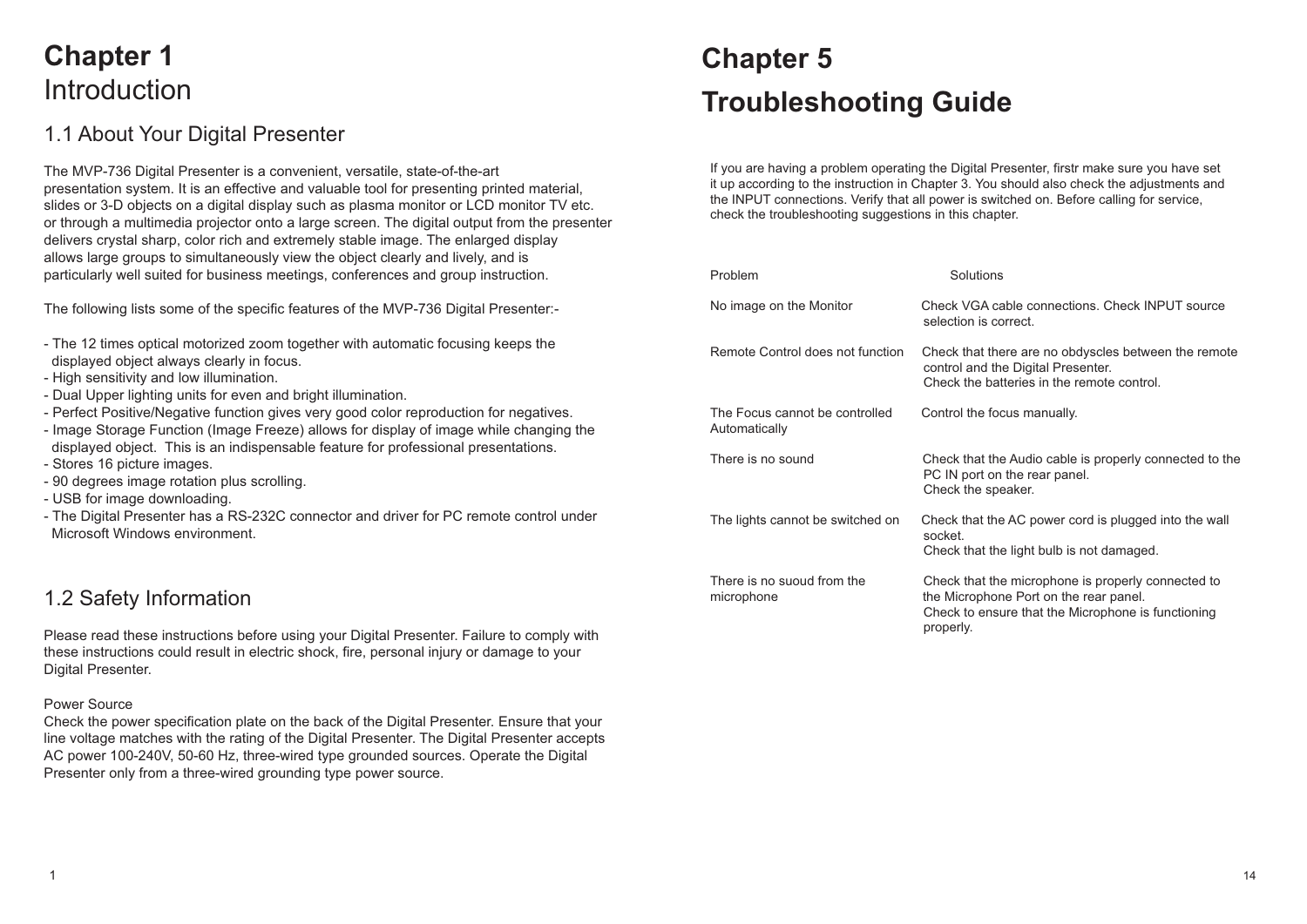# **Chapter 4 Care and Maintenance**

The information in this chapter describes how to care for and prevent accidental damage to your Digital Presenter . You should treat your Digital Presenter with the same care you would give to any other valuable equipment.

# **4.1 Cleaning the Digital Presenter Housing**

**DO NOT** try to service the Digital Presenter. Except for the lamps, the interior of the Digital Presenter contains no user-serviceable parts. Refer all Digital Presenter servicing to your dealer. Failure to do so can result in serious personnel injury or damage to the Digital Presenter.

**DO NOT** clean the housing with organic solvents, such as those containing acetone. Wipe the exterior of the housing wiht a soft, damp cloth. Protect the Digital Presenter from rain, snow or extreme temperature.

### **4.2 Cleaning the Camera Lens**

To clean the camera lens:

- 1. Remove the lens cover and set it aside.
- 2. Apply a non-abrasive glass cleaner to a soft, dry cleaning cloth. Be careful not to use exessive amount of liquid glass cleaner. Also, do not use abrasive cleaners, solvents, or other harsh chemicals that might scratch the lens.
- 3. Lightly wipe the cleaning cloth over the lens from center to the edge in circular motion.
- 4. Replace the lens cover.

# **4.3 Transporting the Digital Presenter**

The Digital Presenter is a highly sophisticated piece of electronic equipment that is sensitive to impact, excessive heat, cold and humidity. When transporting the Digital Presenter, use a protective carrying bag or use the original packing carton to minimize shock and impact.

Store and transport the Digital Presenter at temperature between 0 and 140 degrees Fahrenheit (-17 to 60 degrees Centigrade). Avoid storage in automobiles during seasonal temperature extremes. Automobile interior temperatures can exceed 160 degree Fahrenheit (70 degrees Centigrade) in summer. If the Digital Presenter has been exposed to extremely hot, cold or humid conditions, allow it to stand at room temperature for 30 minutes befroe use.

#### Power Adaptor

Use only the power adaptor supplied with the Digital Presenter. Do not use the power adaptor if it has become damaged or frayed. For a replacement power adaptor, contact your authorized dealer.

Do not allow anything to rest on the power adaptor. Do not place this projector where the cord may be abused by persons walking on it.

#### **Grounding**

This Digital Presenter is grounded through the conductor of the power cord. To avoid electric shock, plug the power cord into a properly wired receptacle. Do not defeat the safety purpose of the grounding type plug.

#### **Overloading**

Do not overload wall outlets and extension cords as this can result in the risk of fire or electric shock.

#### Cabinet Slots

Never insert objects of any kind into the Digital Presenter through cabinet slots as they may touch dangerous voltage points or short out parts that could result in a risk of fire or electric shock.

#### Liquid Spills

Do not set drinks or other liquids on top of the Digital Presenter. Do not place the Digital Presenter near water, for example, near a bathtub, washbowl, kitchen, sink, or laundry tub, in a wet basement, or near a swimming pool. Spilled liquids can flow inside the Digital Presenter and cause damage.

#### Repair

Do not disassemble the Digital Presenter. Take it to an authorized technical staff when service or repair work is required. Opening or removing the cover may expose you to dangerous voltages or other risks. Incorrect re-assembly can cause electric shock when the appliance is subsequently used.

#### Technical Service

Unplug this Digital Presenter from the wall outlet and refer servicing to authorized technical staff under the following conditions:

- 1. When the power adaptor or plug is damaged or frayed.
- 2. If liquid has been spilled into the Digital Presenter.
- 3. If the Digital Presenter has been exposed to rain or water.
- 4. If the Digital Presenter does not operate normally by following the operating instructions. Adjust only those controls, which are covered by the operating instructions. Improper adjustment of other controls may result in damage and will often require extensive work by the authorized technical staff to restore the Digital Presenter to normal operation.
- 5. If the Digital Presenter has been dropped or the cabinet has been damaged.
- 6. If the Digital Presenter exhibits a distinct change in performance.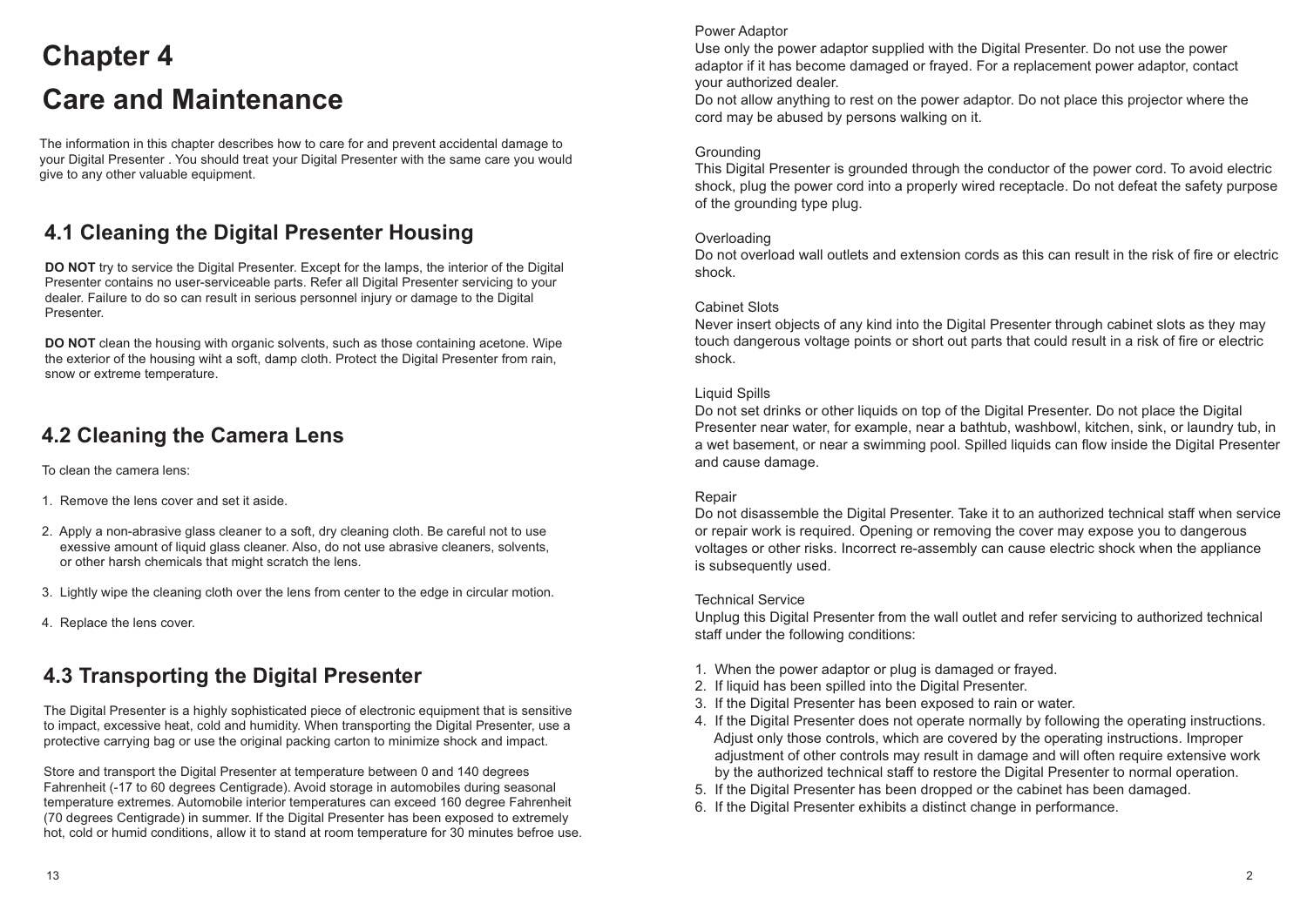# **1.3 System Contents**

Handle your Digital Processor carefully as you remove it from the shipping box.

#### **Accessories**





If any included accessories are missing, please contact your dealer immediately.

### **OSD Control**

#### OSD menu: PICTURE, RGB, RESOLUTION & SYSTEM

Continuously press the "AF" button on remote control for over 3 seconds to enter OSD Menu then use "TELE", "WIDE", "FAR" & "NEAR" buttons to select or adiust the menu.





| <b>RGB</b> |                          |                 |  |  |
|------------|--------------------------|-----------------|--|--|
|            | <b>MODE</b>              | <b>NORMAL</b>   |  |  |
|            | R-OFFSET                 | 08              |  |  |
|            | <b>G-OFFSET</b>          | 01              |  |  |
|            | <b>B-OFFSET</b>          | 02 <sub>2</sub> |  |  |
|            | $\leftrightarrow$ Adjust | <b>VASELECT</b> |  |  |

|    | <b>RESOLUTION</b> |
|----|-------------------|
|    | 1024 X 768 @60    |
| GR | 1280 X 1024 @60   |
|    |                   |
|    | 1080P             |
|    | JA SELECT         |

| <b>SYSTEM</b> |                 |                 |  |
|---------------|-----------------|-----------------|--|
|               | <b>LANGUAGE</b> | <b>ENGLISH</b>  |  |
|               | <b>KEY-LOCK</b> | <b>60S</b>      |  |
|               | <b>SYSTEM</b>   | <b>NTSC</b>     |  |
|               | <b>RESET</b>    |                 |  |
|               | A ADJUST        | <b>JASELECT</b> |  |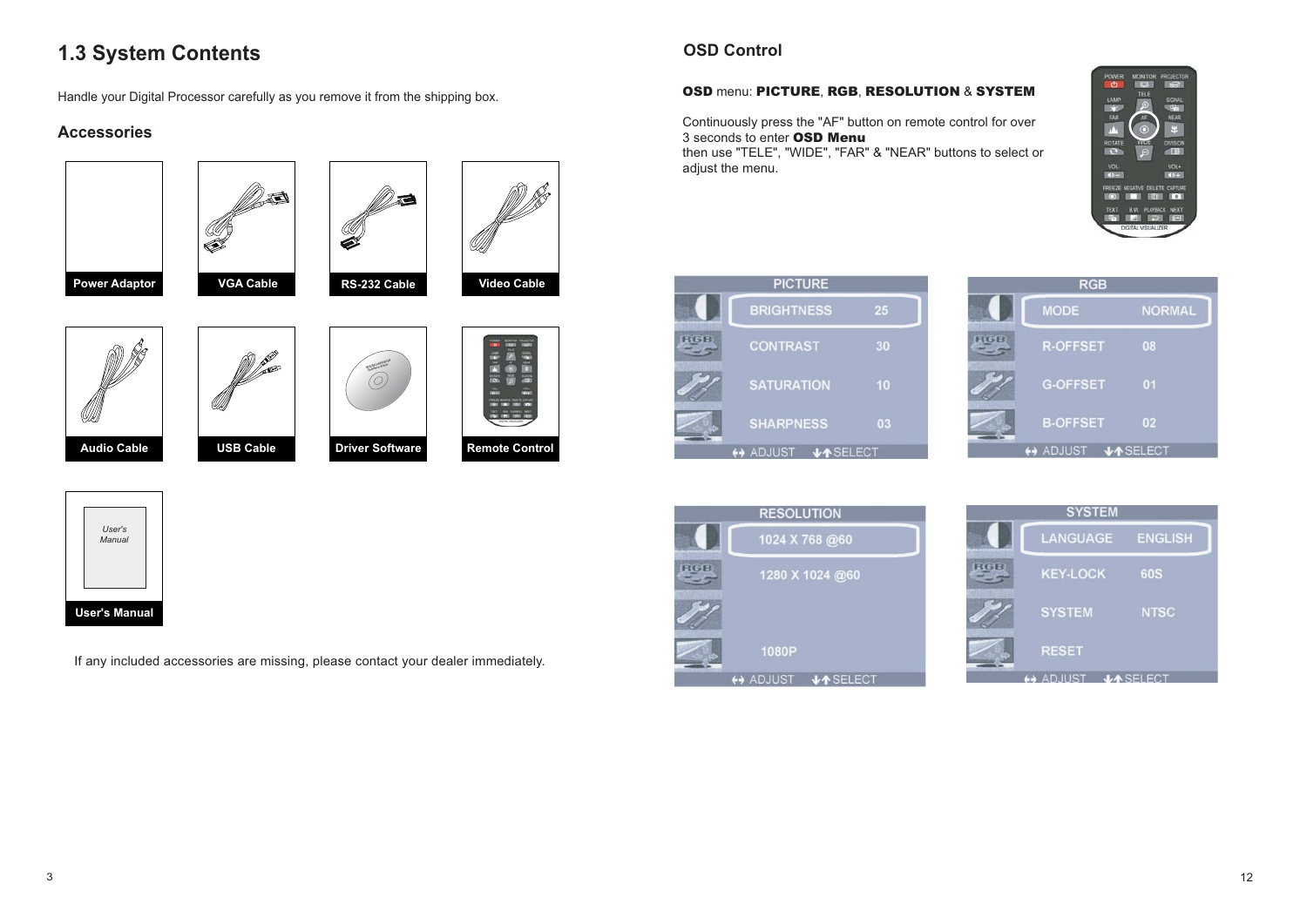#### **Save Image**

You can store up to 8 images in the digital presenter. When required these 8 images can be retrieved one by one on screen.





Press "CAPTURE" button to store the current image into the memory of the digital presenter. Each time the "CAPTURE" button is pressed, another image is stored. When all the 8 images are stored, the next saved image will overwrite the first image.

Note: due to the data size of the stored image, it may take up to 1-2 second to save one image.

#### **Image Retrieval**

Press "PLAYBACK" button to display the stored image. or Press "NEXT" button to display the next image







#### **Freeze Image**

Press the "FREEZE" button to freeze the current image display. Press the "FREEZE" button again to exit this mode.



#### **Compare Image**

Press "DIVISION" button to compare live image (left side) with saved image (right side). Press "DIVISION" button again to exit this mode.





Original Image Right size saved image



# **Chapter 2 Installation**



1. Pull the arm up to the preset position.

#### 2. Lift up the two Upper Lamps.

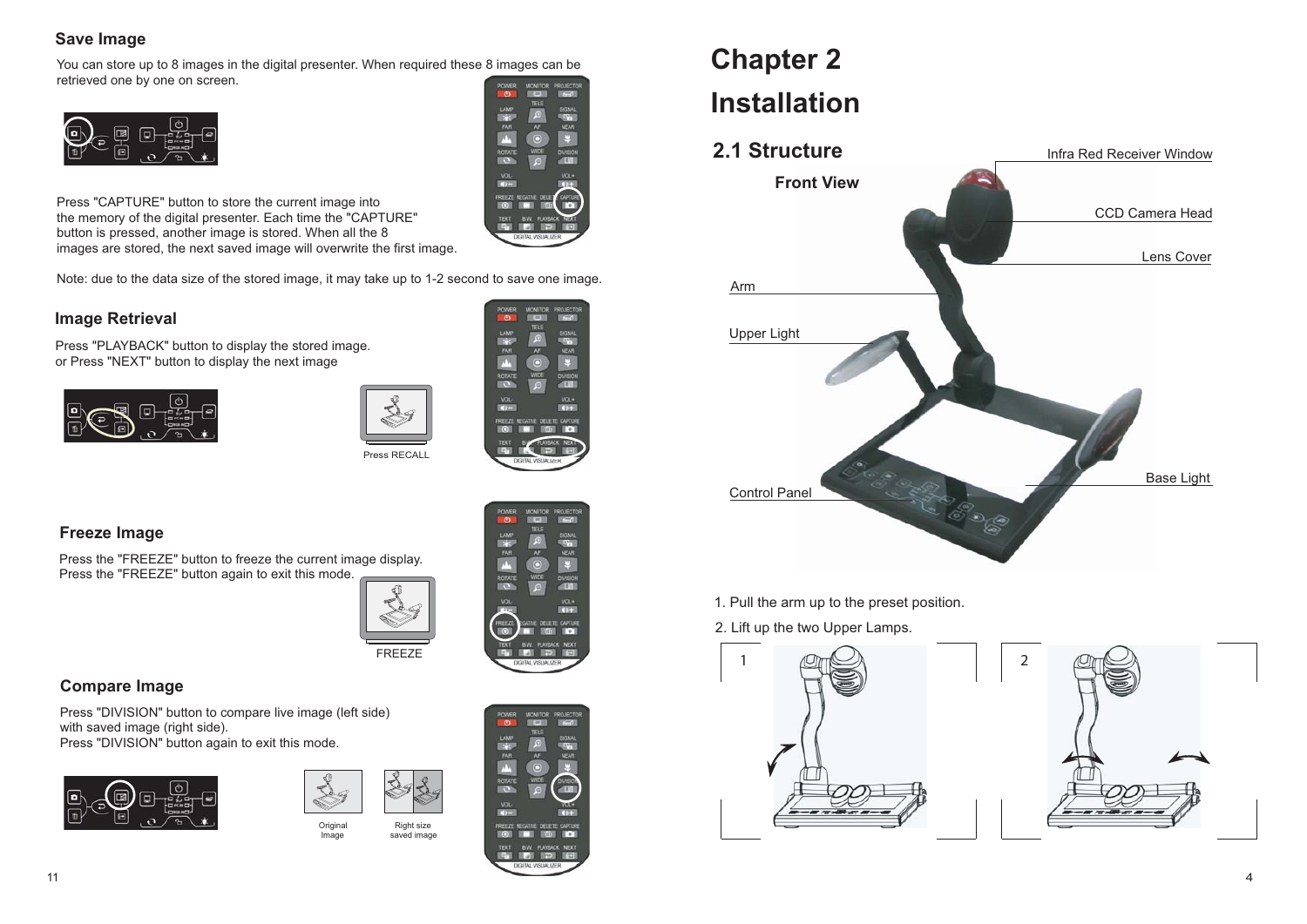- 3. Adjust by rotating the two Upper Lamps to a suitable position.
- 4. Slide the arm upward to the preset position.



- 5. Rotate the CCD camera head and adjust its angle to a suitable position.
- 6. Remove the Lens Cover and attach other accessories if required.



# **2.2 Connector Panel**

This illustration shows the connector panel on your Digital Presenter. Refer to this figure when connecting the Digital Presenter.



# **3.7 Image Adjustment**

### **Adjusting the Size**

Press the "WIDE" or "TELE" button to change the size of the displayed object.





#### **Negative/Positive Film Selection**

If you are viewing negative film, press "NEGATIVE" button to get the right color. Press this button once more to return to the normal state.







#### Positive Film Negative Film

#### **Adjusting the Brightness**

Press "BRIT+/-" to change the brightness of the image.



#### **Adjusting the Focus**

Press "FOCUS" to automatically adjust the focus. Press "FAR" or "NEAR" to adjust the focus.

#### **Image Rotate**

Press "ROTATE" button to rotate the image 90 degrees.





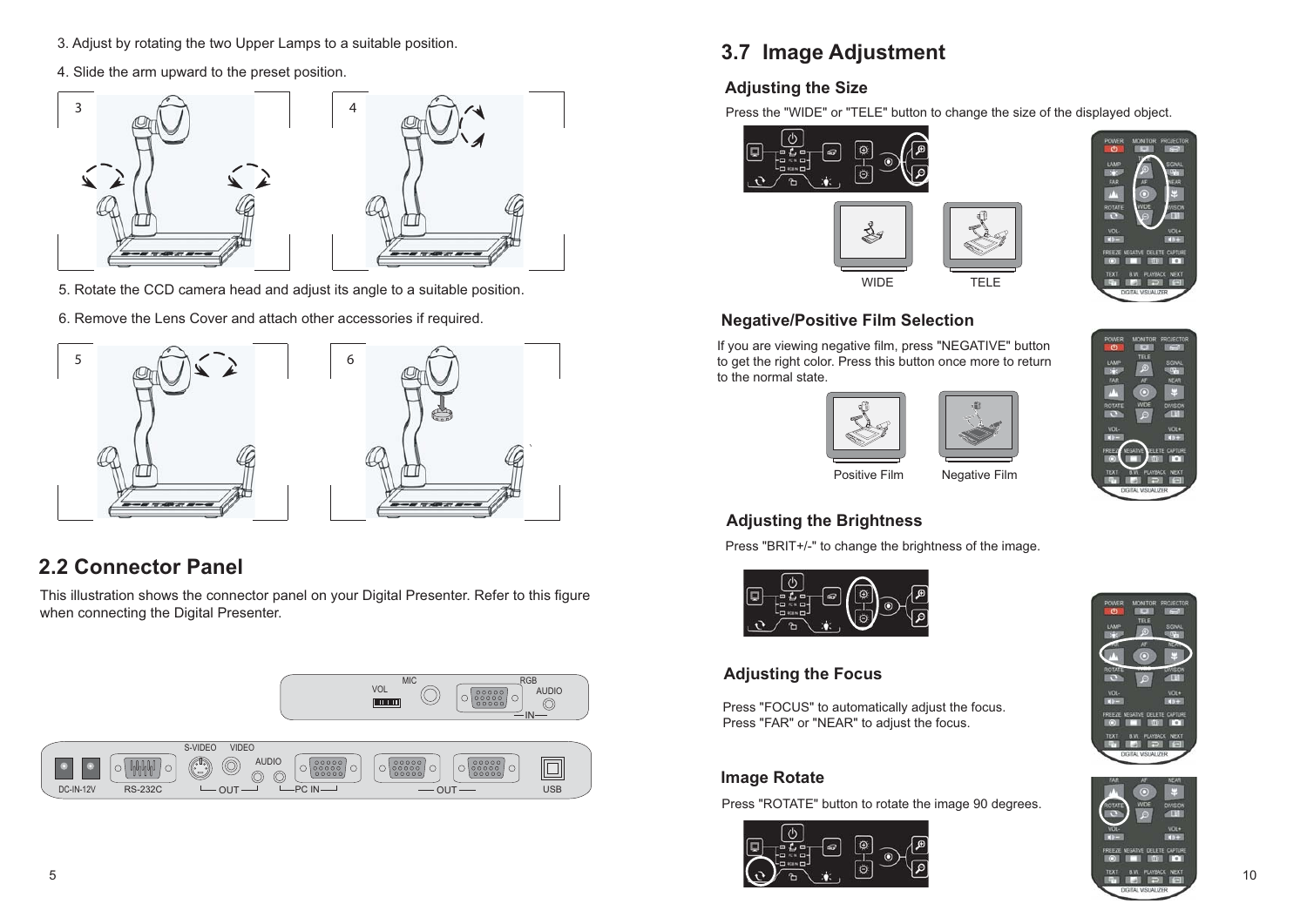#### Connecting to External VGA Input



Notebook

Connect one end of the VGA cable to the PC (or notebook) VGA out put port and the other end to the VGA IN on the Digital Presenter. The VGA signal from the PC or notebook can then be selected through the Digital Presenter.

### **3.6 Operating the Digital Presenter**

- 1. Setup the digital presenter on a flat surface and connect it to a proper AC power source.
- 2. Connect the required external equipment to the digital presenter.
- 3. Press the Power ON/Off button on the front panel. Switch on the external equipment such as notebook or multimedia projector.
- 4. Check to ensure that the cables are properly connected. Press "MONITOR" or "PROJECTOR" button to select the desired source to be displayed. The default selection is Body or Internal source.
- 5. Place the object or document to be displayed on the base platform. Adjust the camera head so it is directed towards the object.
- 6. If necessary, remove the close up lens. This depends on the distance of the object from the camera. If the object is placed on the base platform, then the close up lens must be used. If the object exceeds this distance, then remove the close up lens from the camera.
- 7. Light Source Selection: select the light source by pressing "LAMP" button to obtain the best image. In a dark environment, please select and turn on the upper lights. When displaying positive or negative film, press "LAMP" button to turn on the base light. < Off---Upper Light---Base Light---Off >
- 8. Focus Adjustment: in most cases, the camera will automatically adjust the focus to get a clear and sharp image. In critical situation when it does not deliver a very sharp image, press "AF" button to activate the automatic focus function again. If this still does not produce the best result, use manual focus by pressing "FAR" or "NEAR" to get a sharp image.
- 9. Freezing of image: press the "FREEZE" button to freeze the current image of the camera. The image can then be studied and viewed clearly. Press "FREEZE" button to cancel the freeze function.
- 10. Selecting External Equipment: selects the external equipment as the source for display through the RGB OUT port of the Digital Presenter. If no image is displayed, please check that the cables are properly connected. Press "SIGNAL" button on the remote control to select the desired source for display.

# **Chapter 3 Using the Digital Prsesnter**

# **3.1 Control Panel**

The following describes the control button on the control panel of the Digital Presenter.



#### **FUNCTION OF BUTTONS**

| $\varphi$          | <b>POWER</b>     | Power ON/OFF the presenter                               |
|--------------------|------------------|----------------------------------------------------------|
| Q                  | <b>MONITOR</b>   | Signal output to Monitor:                                |
|                    |                  | Selects signal:- internal, PC signal and RGB signal      |
| $\overline{a}$     | <b>PROJECTOR</b> | Signal output to Projector:                              |
|                    |                  | Selects signal:- internal, PC signal and RGB signal      |
| $\mathbf{\hat{C}}$ | <b>ROATATE</b>   | Rotate image 180 degree                                  |
| ≏                  | <b>LOCK</b>      | Lock & Unlock function. Presenter acquieses it will lock |
|                    |                  | after 20 seconds automatically without any touching      |
|                    | LAMP             | Selects lights:- Upper Light-----Base Light-----Off      |
| ♦<br>۰             | BRIT +/-         | Increase or Decrease brightness                          |
| $\mathcal{P}$      | $Z$ OOM +        | Zooms In and Enlarges size of object                     |
| ৰি                 | ZOOM-            | Zooms Out and Reduces size of object                     |
| $\odot$            | AF               | <b>Auto Focus</b>                                        |
| $\alpha$           | <b>CAPTURE</b>   | Stores images                                            |
| (ఎ                 | <b>PLAYBACK</b>  | Display stored images                                    |
| 面                  | <b>DELETE</b>    | Deletes stored images                                    |
| □                  | <b>DIVISION</b>  | Compare image                                            |
| le                 | <b>NFXT</b>      | Shown next stored image                                  |
|                    |                  |                                                          |